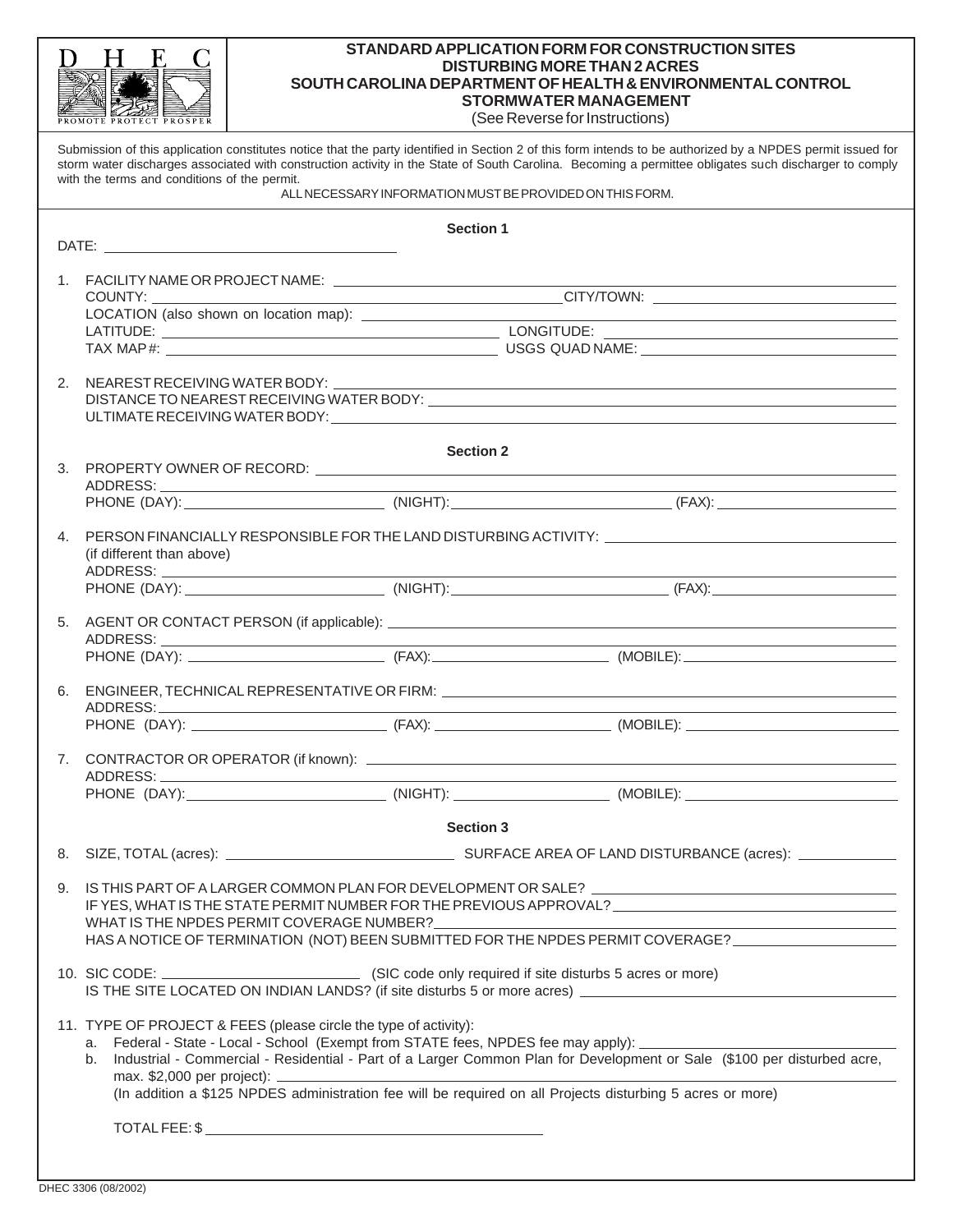|                                                       |                                                                                                                                                                                                                                                                                                                                                                                                                                                                                                                                                                                                                                                                                                                                                                                                                                                                                                                                                                                                                          | 13. ARE THERE ANY WETLANDS LOCATED ON THE PROPERTY? _____________________________                        |  |  |
|-------------------------------------------------------|--------------------------------------------------------------------------------------------------------------------------------------------------------------------------------------------------------------------------------------------------------------------------------------------------------------------------------------------------------------------------------------------------------------------------------------------------------------------------------------------------------------------------------------------------------------------------------------------------------------------------------------------------------------------------------------------------------------------------------------------------------------------------------------------------------------------------------------------------------------------------------------------------------------------------------------------------------------------------------------------------------------------------|----------------------------------------------------------------------------------------------------------|--|--|
|                                                       | IF YES, HAVE THE WETLANDS BEEN DELINEATED? THE CONSTRUCTION OF A SERIES OF A SERIES OF A SERIES OF A SERIES OF                                                                                                                                                                                                                                                                                                                                                                                                                                                                                                                                                                                                                                                                                                                                                                                                                                                                                                           |                                                                                                          |  |  |
|                                                       | ARE ANY WETLANDS BEING IMPACTED BY THIS PROJECT?                                                                                                                                                                                                                                                                                                                                                                                                                                                                                                                                                                                                                                                                                                                                                                                                                                                                                                                                                                         |                                                                                                          |  |  |
|                                                       | 14. ARE THERE ANY EXISTING FLOODING PROBLEMS IN THE DOWNSTREAM WATERSHED? __________________________                                                                                                                                                                                                                                                                                                                                                                                                                                                                                                                                                                                                                                                                                                                                                                                                                                                                                                                     |                                                                                                          |  |  |
|                                                       | <b>Section 4</b>                                                                                                                                                                                                                                                                                                                                                                                                                                                                                                                                                                                                                                                                                                                                                                                                                                                                                                                                                                                                         |                                                                                                          |  |  |
|                                                       | <b>CERTIFICATION</b>                                                                                                                                                                                                                                                                                                                                                                                                                                                                                                                                                                                                                                                                                                                                                                                                                                                                                                                                                                                                     |                                                                                                          |  |  |
|                                                       | 15. I HEREBY CERTIFY THAT ALL LAND DISTURBING CONSTRUCTION AND ASSOCIATED ACTIVITY PERTAINING TO<br>THIS SITE SHALL BE ACCOMPLISHED PURSUANT TO AND IN KEEPING WITH THE TERMS AND CONDITIONS OF<br>THE APPROVED PLANS. I ALSO CERTIFY THAT A RESPONSIBLE PERSON WILL BE ASSIGNED TO THE<br>PROJECT FOR DAY-TO-DAY CONTROL. I CERTIFY UNDER PENALTY OF LAW THAT THIS DOCUMENT AND ALL<br>ATTACHMENTS WERE PREPARED UNDER MY DIRECTION OR SUPERVISION IN ACCORDANCE WITH A SYSTEM<br>DESIGNED TO ASSURE THAT QUALIFIED PERSONNEL PROPERLY GATHERED AND EVALUATED THE INFORMA-<br>TION SUBMITTED. BASED ON MY INQUIRY OF THE PERSON OR PERSONS WHO MANAGE THE SYSTEM, OR<br>THOSE PERSONS DIRECTLY RESPONSIBLE FOR GATHERING THE INFORMATION, THE INFORMATION SUBMIT-<br>TED IS, TO THE BEST OF MY KNOWLEDGE AND BELIEF, TRUE, ACCURATE, AND COMPLETE. I AM AWARE<br>THAT THERE ARE SIGNIFICANT PENALTIES FOR SUBMITTING FALSE INFORMATION, INCLUDING THE POSSIBIL-<br>ITY OF FINE AND IMPRISONMENT FOR KNOWING VIOLATIONS. |                                                                                                          |  |  |
| PRINTED NAME<br>(Engineer may not sign for the owner) | <b>OWNER/PERSON FINANCIALLY RESPONSIBLE</b>                                                                                                                                                                                                                                                                                                                                                                                                                                                                                                                                                                                                                                                                                                                                                                                                                                                                                                                                                                              | <b>SIGNATURE</b><br><b>OWNER/PERSON FINANCIALLY RESPONSIBLE</b><br>(Engineer may not sign for the owner) |  |  |
|                                                       | 16. I HEREBY GRANT AUTHORIZATION TO THE DEPARTMENT OF HEALTH AND ENVIRONMENTAL CONTROL AND/OR<br>THE LOCAL IMPLEMENTING AGENCY THE RIGHT OF ACCESS TO THE SITE AT ALL TIMES FOR THE PURPOSE<br>OF ON SITE INSPECTIONS DURING THE COURSE OF CONSTRUCTION AND TO PERFORM MAINTENANCE<br>INSPECTIONS FOLLOWING THE COMPLETION OF THE LAND DISTURBING ACTIVITY.                                                                                                                                                                                                                                                                                                                                                                                                                                                                                                                                                                                                                                                              |                                                                                                          |  |  |
| PRINTED NAME<br>(Engineer may not sign for the owner) | <b>OWNER/PERSON FINANCIALLY RESPONSIBLE</b>                                                                                                                                                                                                                                                                                                                                                                                                                                                                                                                                                                                                                                                                                                                                                                                                                                                                                                                                                                              | <b>SIGNATURE</b><br><b>OWNER/PERSON FINANCIALLY RESPONSIBLE</b><br>(Engineer may not sign for the owner) |  |  |
|                                                       | 17. DESIGNER CERTIFICATION - ONE COPY OF THE PLANS, ALL SPECIFICATIONS AND SUPPORTING<br>CALCULATIONS, FORMS, AND REPORTS ARE HEREWITH SUBMITTED AND MADE A PART OF THIS APPLICA-<br>TION. I HAVE PLACED MY SIGNATURE AND SEAL ON THE DESIGN DOCUMENTS SUBMITTED SIGNIFYING<br>THAT I ACCEPT RESPONSIBILITY FOR THE DESIGN OF THE SYSTEM. FURTHER, I CERTIFY TO THE BEST OF<br>MY KNOWLEDGE AND BELIEF THAT THE DESIGN IS CONSISTENT WITH THE REQUIREMENTS OF TITLE 48,<br>CHAPTER 14 OF THE CODE OF LAWS OF SC, 1976 AS AMENDED, AND PURSUANT REGULATION 72-300.<br>(THREE SETS OF PLANS ARE REQUIRED FOR FINAL APPROVAL)                                                                                                                                                                                                                                                                                                                                                                                               |                                                                                                          |  |  |
| <b>SIGNATURE</b>                                      |                                                                                                                                                                                                                                                                                                                                                                                                                                                                                                                                                                                                                                                                                                                                                                                                                                                                                                                                                                                                                          | <b>S.C. REGISTRATION NUMBER</b>                                                                          |  |  |
| ENGINEER                                              | TIER B, LAND SURVEYOR <u>_______________</u>                                                                                                                                                                                                                                                                                                                                                                                                                                                                                                                                                                                                                                                                                                                                                                                                                                                                                                                                                                             | LANDSCAPE ARCHITECT                                                                                      |  |  |